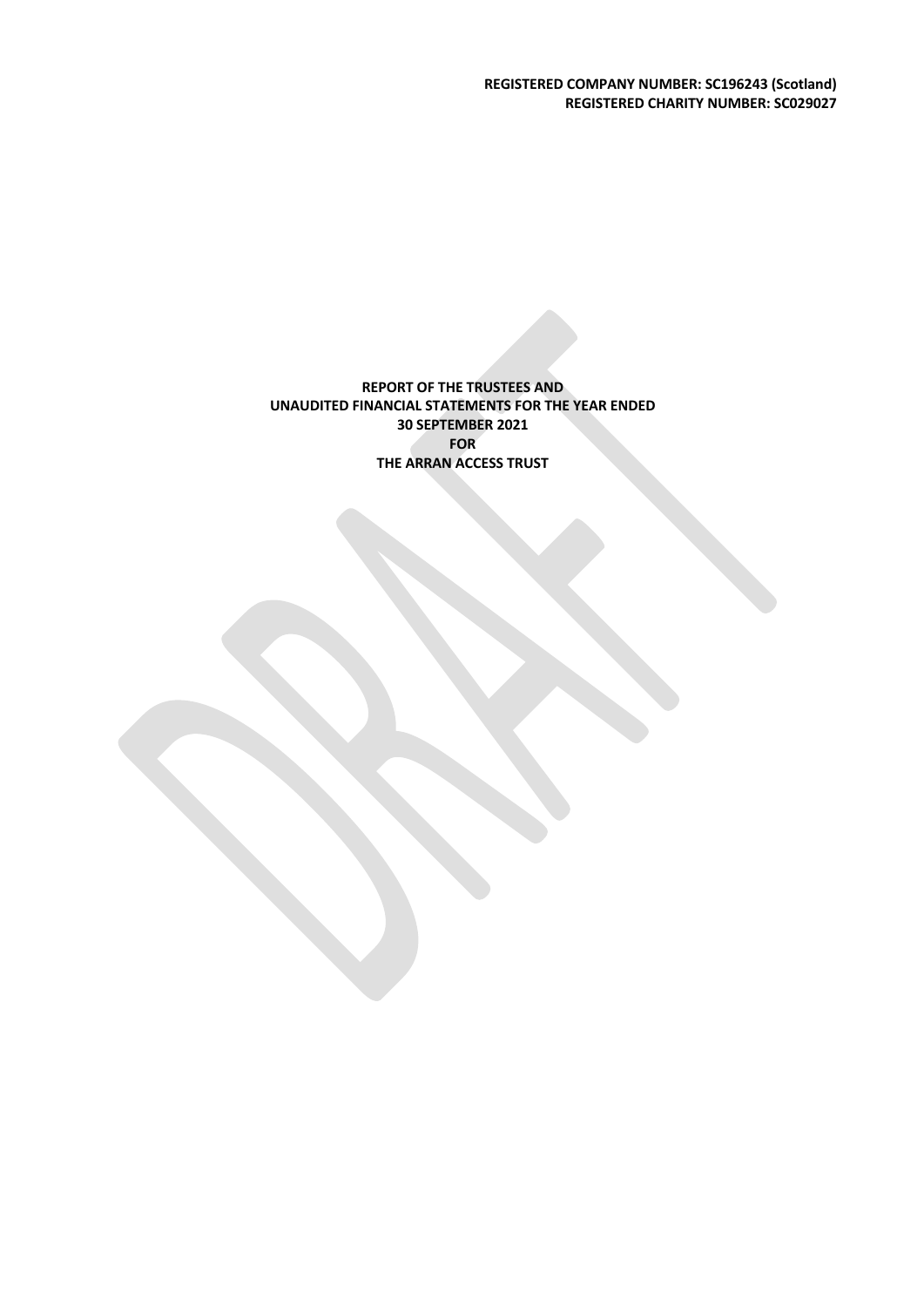### **CONTENTS OF THE FINANCIAL STATEMENTS FOR THE YEAR ENDED 30 SEPTEMBER 2021**

|                                          | Page           |
|------------------------------------------|----------------|
| Report of the Trustees                   | $1$ to 3       |
| Independent Examiner's Report            | $\overline{4}$ |
| <b>Statement of Financial Activities</b> | 5              |
| <b>Balance Sheet</b>                     | 6 to 7         |
| <b>Statement of Cash Flows</b>           | 8              |
| Notes to the Financial Statements        | 9 to 14        |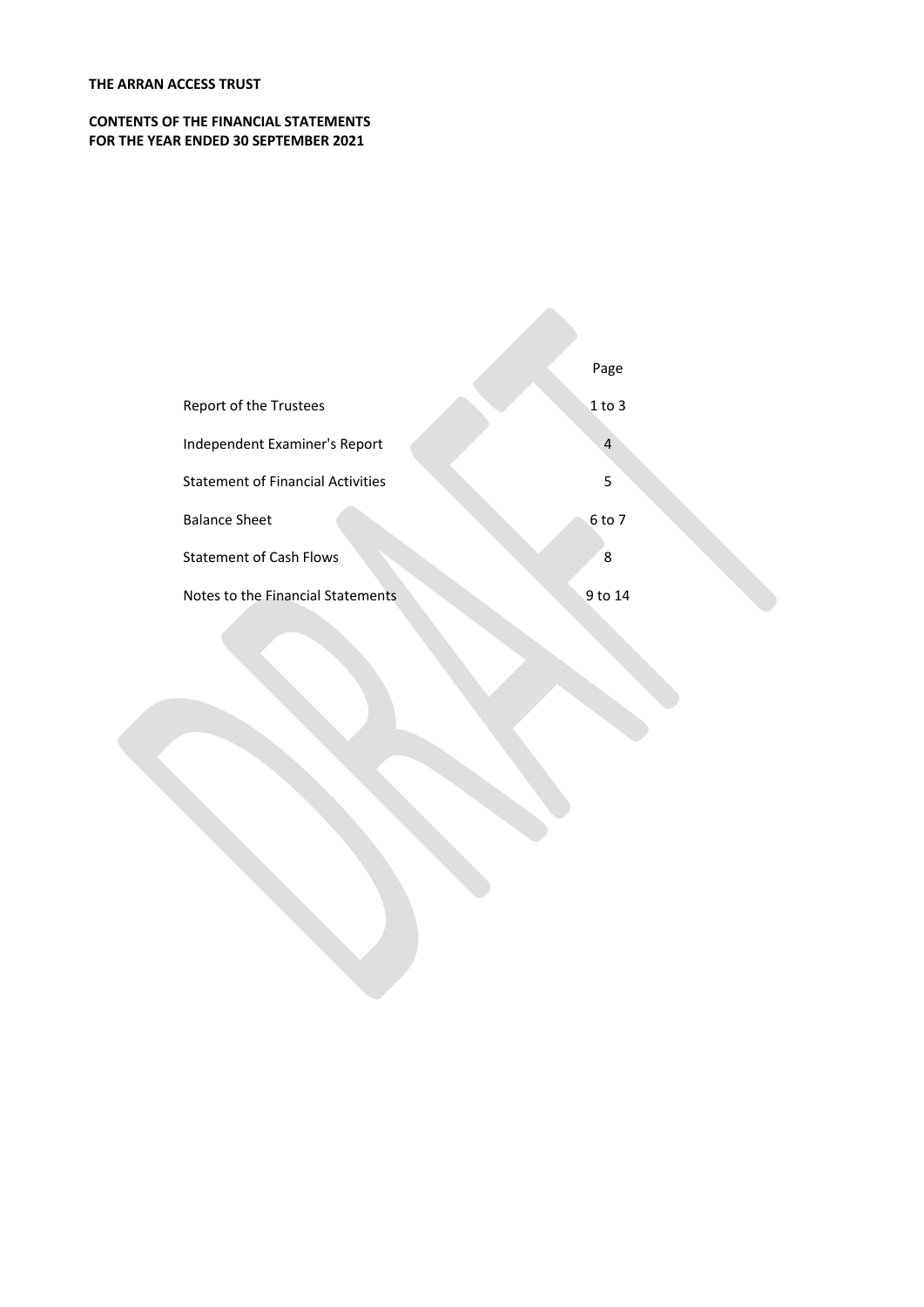### **REPORT OF THE TRUSTEES FOR THE YEAR ENDED 30 SEPTEMBER 2021**

The trustees who are also directors of the charity for the purposes of the Companies Act 2006, present their report with the financial statements of the charity for the year ended 30 September 2021. The trustees have adopted the provisions of the Statement of Recommended Practice (SORP) FRS102 'Accounting and Reporting by Charities' (revised in 2015).

### **REFERENCE AND ADMINISTRATIVE DETAILS**

### **Registered Company number** SC196243 (Scotland)

#### **Registered Charity number** SC029027

### **Registered office**

Arran Community & Voluntary Service Park Terrace Lamlash Isle of Arran KA27 8NB

### **Trustees**

M Whitmore **Chairperson** K J Morrison **Treasurer** S R Blake Director J Murchie Mrs N J Brown Dr K E Sampson

T Billings

### **Independent examiner**

Cornerstone Accountants 90 Mitchell Street Glasgow Lanarkshire G1 3NQ

### **Bankers**

Bank of Scotland Shore Road Brodick Isle of Arran KA27 8AP

### **Solicitors**

Messrs J & H Mitchell 51 Atholl Road Pitlochry Perthshire PH16 5BU

**Director** Director Director - Appointed 25/11/20 Director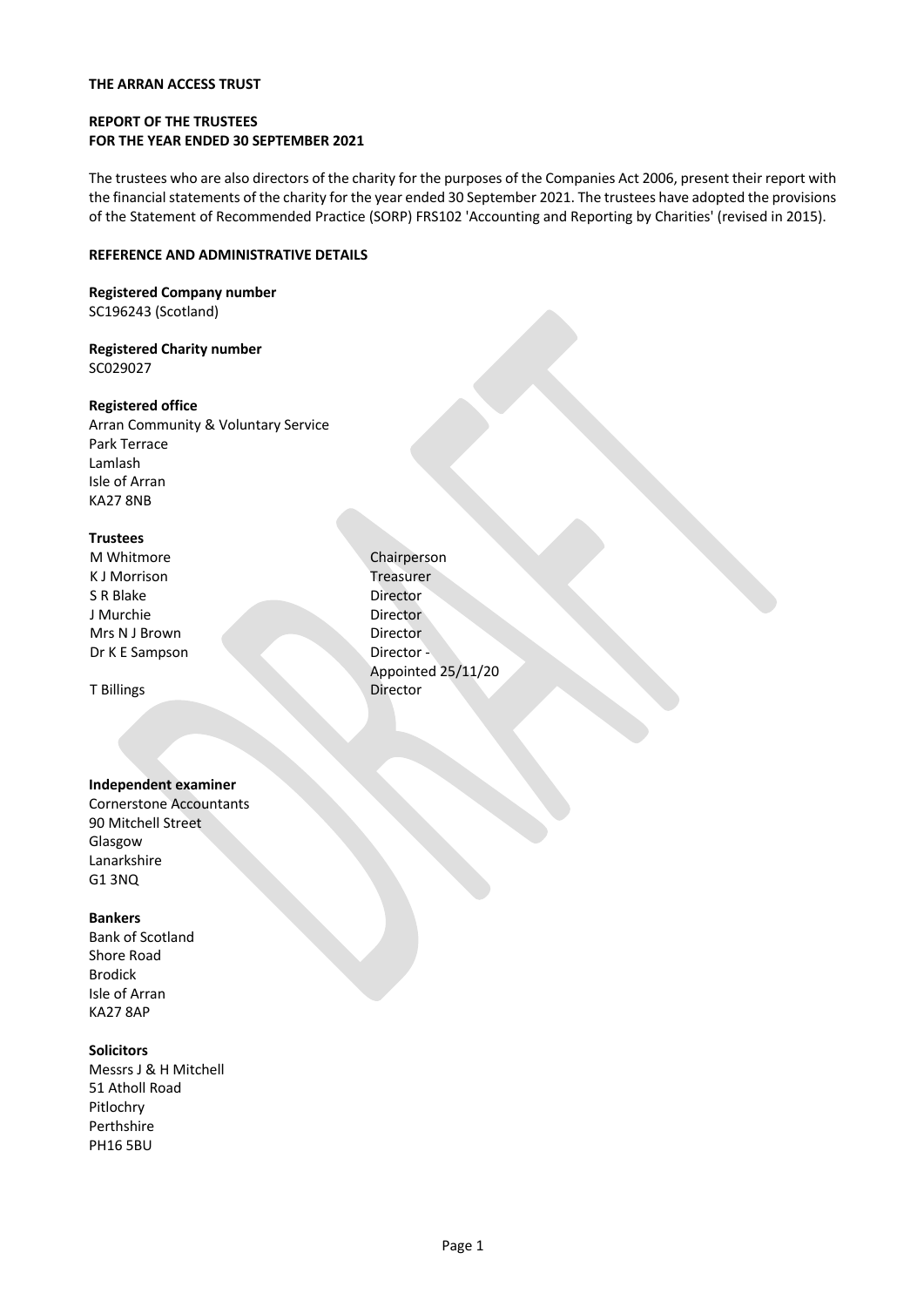### **REPORT OF THE TRUSTEES FOR THE YEAR ENDED 30 SEPTEMBER 2021**

## **STRUCTURE, GOVERNANCE AND MANAGEMENT**

### **Governing document**

The charity is controlled by its governing document, its Memorandum and Articles of Association, and constitutes a company, limited by guarantee, as defined by the Companies Act 2006.

### **Recruitment and appointment of new trustees**

The trustees are recruited by self-nomination or invitation. They are normally appointed by membership vote at each Annual General Meeting. North Ayrshire Council, NatureScot and The National Trust for Scotland are each entitled to nominate one trustee.

### **Induction and training of new trustees**

There are no formal induction and training arrangements in place for new trustees. Such persons are normally wellknown to the Trust and the current Trustee categories ensure that they will already have a reasonable working knowledge of the activities, structure and objectives of the Trust. Any new trustee can learn more about the Trust by attending meetings regularly, reading minutes and Trust literature, and can also be guided by existing trustees regarding its everyday workings.

### **Risk management**

The trustees have reviewed the risks to which the charity is exposed and consider that appropriate controls are in place to provide reasonable assurance against fraud and error.

### **OBJECTIVES AND ACTIVITIES**

### **Objectives and aims**

The objects of the charity are as follows:

- a) to advance, provide for, improve and maintain access opportunities on the Islands of Arran, Holy Island and Pladda and promote good management of that access, for the benefit of the public as a whole and in a way which integrates the needs of land managers, access users, the local community and the natural heritage.
- b) to promote the aims and principles of the Access Concordat, as published by the National Access Forum, to bring together the various interests who have a key role in its implementation and to promote its effective delivery on the Islands of Arran, Holy Island and Pladda.
- c) to seek the funds needed to secure the above objectives and management of access on arran following the above principles.

### **Volunteers and donated facilities**

All trustees are volunteers who give freely of their time and experience and receive no form of payment or expenses while carrying out their duties. Similarly, Public Sector Members receive no additional payment or expenses whilst engaged in Trust business.

### **ACHIEVEMENT AND PERFORMANCE**

### **Charitable activities**

The main activities in the past year were as follows:

- Improving access provision on Arran.
- Settling disputes arising from access matters.
- Construction, repair and maintenance of paths and routes in Arran.
- Sourcing funding for the above activities.
- Liaising with other national organisations in regard to access laws etc.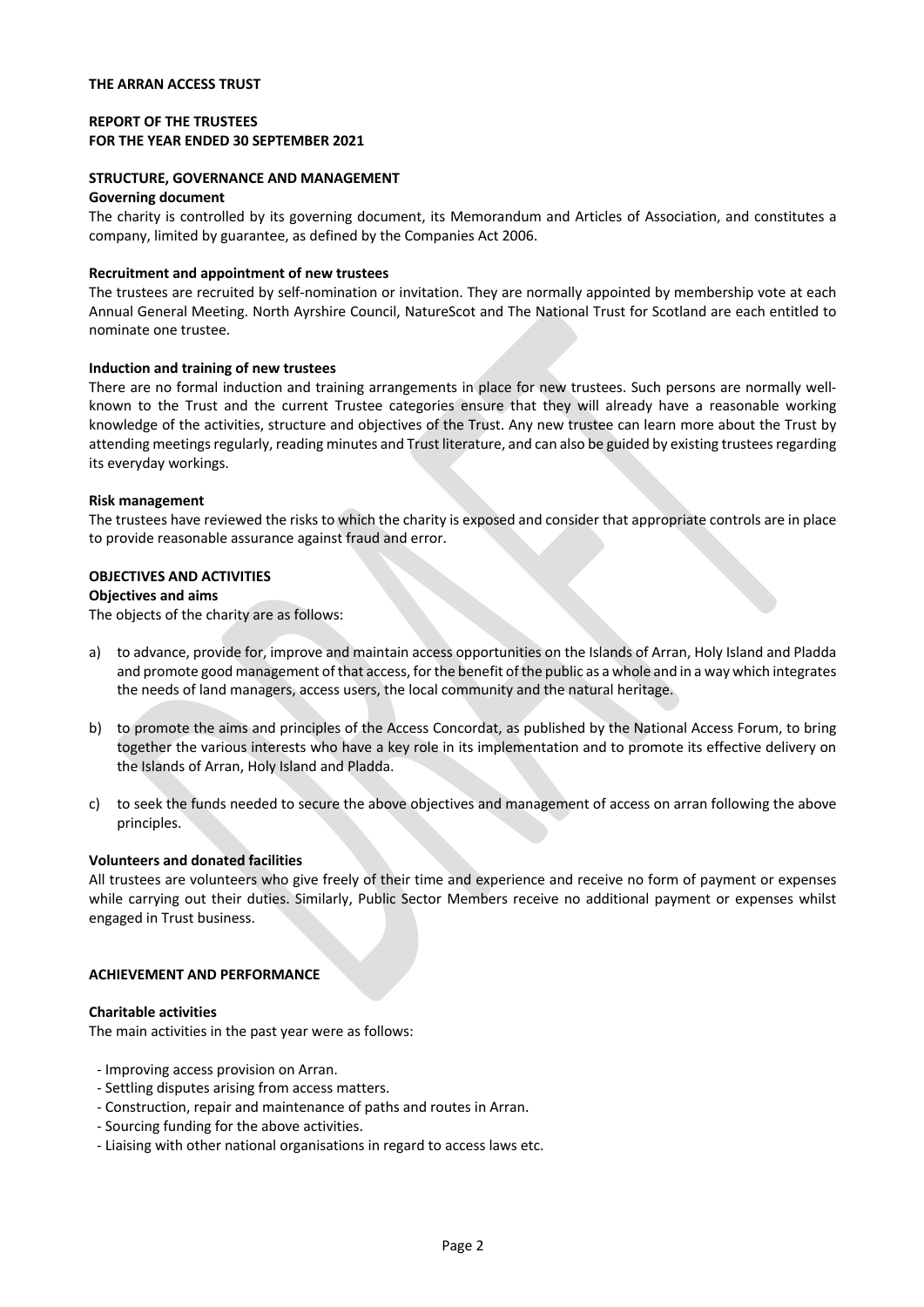### **REPORT OF THE TRUSTEES FOR THE YEAR ENDED 30 SEPTEMBER 2021**

#### **FINANCIAL REVIEW**

### **Reserves policy**

Unrestricted funds: these consist of funds which are available to the charity to use in furtherance of achieving its objectives.

The unrestricted fund balance of £20,460 represents the free reserves of the charity arising from operating results. The trustees would like to apply "best practice" and have free reserves at a level which would cover at least three months operating activity.

Restricted funds are those to which income has been received with the condition that it be reserved for a particular purpose. During the year, a total of £21,256 has been classed as restricted income. This was received from NatureScot towards the Arran Geopark Project.

#### **Principal funding sources**

During the year, the charity received donations and subscriptions.

The Arran Geopark project is now in its fourth year. A new Project Coordinator was employed in April and work continues to move the project towards UNESCO status.

A series of guided walks was held over the summer when Covid restrictions allowed. Six self-guided walk leaflets are available via the website and printed copies are available on the Visit Arran desk on the ferry.

#### **AAT General Work**

The volunteer groups have continued to give considerable support to the Trust with work being completed all over the island.

The Trust commissioned a report on the future management of Fisherman's Walk and is in discussion with Brodick Golf Club and North Ayrshire Council regarding future management of the path.

The Trust employed a Seasonal Ranger between July and October, primarily to assist with the influx of visitors following relaxation of Covid restrictions. His role involved leading guided walks, patrol an interaction with visitors and liaison with landowners.

The Geopark project remains principally funded by Coastal Communities Fund. Outside of the Geopark, the Trust received funding from NatureScot and the Betty and Roy Ure Trust.

### **FUTURE DEVELOPMENTS**

The Trust will continue to attempt to resolve any access issues brought to their attention. They will also continue to seek funding to create and maintain paths on the Isle of Arran in conjunction with local landowners and the needs of the general public.

Work will continue on the Geopark and Coastal Way trails. The Arran Access Trust will continue to work together with other organisation on Arran to achieve good management of the island's footpath network.

Approved by order of the board of trustees on 22 March 2022 and signed on its behalf by:

K J Morrison - Trustee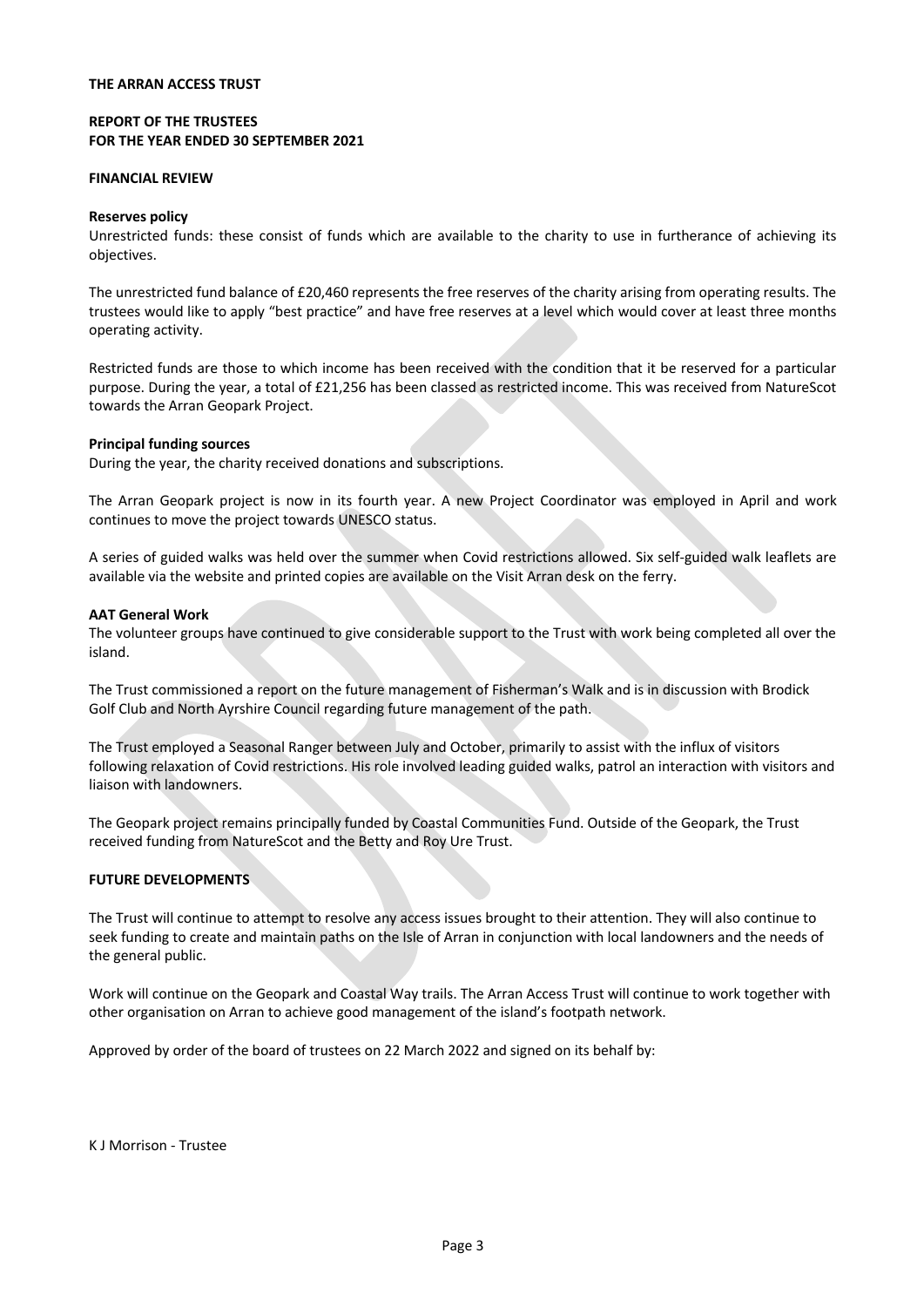### **INDEPENDENT EXAMINER'S REPORT TO THE TRUSTEES OF THE ARRAN ACCESS TRUST**

I report on the financial statements of the charity for the year ended 30 September 2021 which are set out on pages five to fourteen.

### **Respective responsibilities of trustees and examiner**

The charity's trustees (who are also the directors of the company for the purposes of company law) are responsible for the preparation of the financial statements in accordance with the terms of the Charities and Trustee Investment (Scotland) Act 2005 and the Charities Accounts (Scotland) Regulations 2006 (as amended). The charity's trustees consider that the audit requirement of Regulation  $10(1)(a)$  to (c) of the Accounts Regulations does not apply. It is my responsibility to examine the accounts as required under Section 44(1)(c) of the Act and to state whether particular matters have come to my attention.

### **Basis of the independent examiner's report**

My examination was carried out in accordance with Regulation 11 of the Charities Accounts (Scotland) Regulations 2006 (as amended). An examination includes a review of the accounting records kept by the charity and a comparison of the financial statements presented with those records. It also includes consideration of any unusual items or disclosures in the financial statements and seeking explanations from the trustees concerning any such matters. The procedures undertaken do not provide all the evidence that would be required in an audit, and consequently I do not express an audit opinion on the view given by the financial statements.

### **Independent examiner's statement**

In connection with my examination, no matter has come to my attention:

- (1) which gives me reasonable cause to believe that, in any material respect, the requirements
	- to keep accounting records in accordance with Section 44(1)(a) of the 2005 Act and Regulation 4 of the 2006 Accounts Regulations (as amended); and
	- to prepare financial statements which accord with the accounting records and to comply with Regulation 8 of the 2006 Accounts Regulations (as amended).

### have not been met; or

(2) to which, in my opinion, attention should be drawn in order to enable a proper understanding of the financial statements to be reached.

Stephen McKelvie **FCCA** Cornerstone Accountants 90 Mitchell Street Glasgow Lanarkshire G1 3NQ

24 March 2022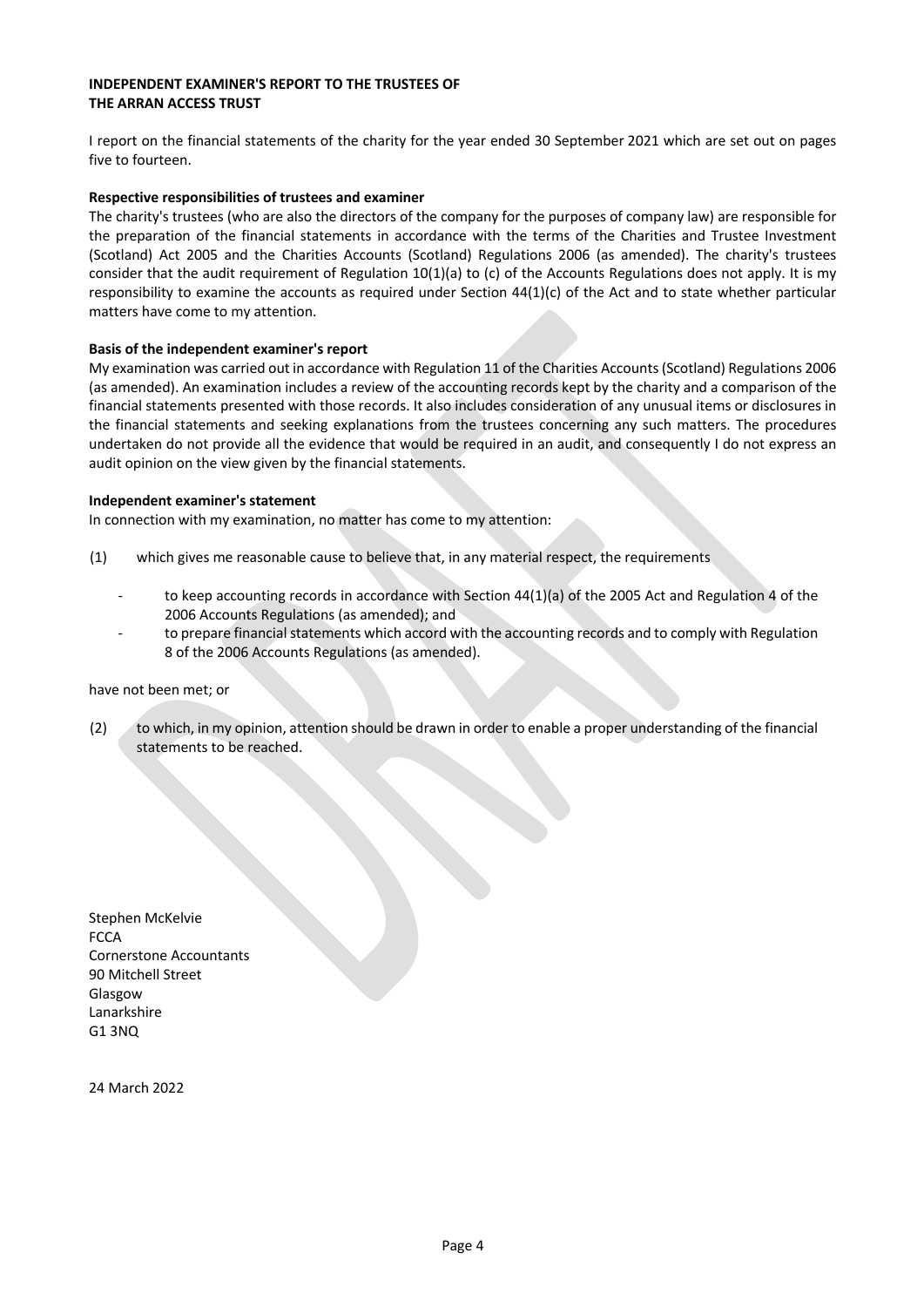### **STATEMENT OF FINANCIAL ACTIVITIES FOR THE YEAR ENDED 30 SEPTEMBER 2021**

|                                    |       | <b>Unrestricted</b> | <b>Restricted</b> | 2021               | 2020               |
|------------------------------------|-------|---------------------|-------------------|--------------------|--------------------|
|                                    | Notes | funds               | funds             | <b>Total funds</b> | <b>Total funds</b> |
|                                    |       | £                   | £                 | £                  | f                  |
| <b>INCOME AND ENDOWMENTS FROM:</b> |       |                     |                   |                    |                    |
| Donations and legacies             | 3     | 2,330               | 615               | 2,945              | 3,649              |
| Raising funds                      | 4     |                     |                   |                    | 312                |
| Charitable activities              | 5     | 972                 | 21,256            | 22,228             | 36,809             |
| <b>TOTAL INCOME</b>                |       | 3,302               | 21,871            | 25,173             | 40,770             |
| <b>EXPENDITURE ON:</b>             |       |                     |                   |                    |                    |
| Charitable activities              | 6     | 7,650               | 41,013            | 48,663             | 61,430             |
|                                    |       |                     |                   |                    |                    |
| <b>TOTAL EXPENDITURE</b>           |       | 7,650               | 41,013            | 48,663             | 61,430             |
| NET INCOME/(EXPENDITURE)           |       | (4, 348)            | (19, 142)         | (23, 490)          | (20, 660)          |
| <b>Reconciliation of funds:</b>    |       |                     |                   |                    |                    |
| TOTAL FUNDS BROUGHT FORWARD        |       | 24,808              | 59,437            | 84,245             | 104,905            |
| <b>FUND TRANSFERS</b>              |       |                     |                   |                    |                    |
| <b>TOTAL FUNDS CARRIED FORWARD</b> |       | 20,460              | 40,295            | 60,755             | 84,245             |

All the activities of the charity relate to continuing activities.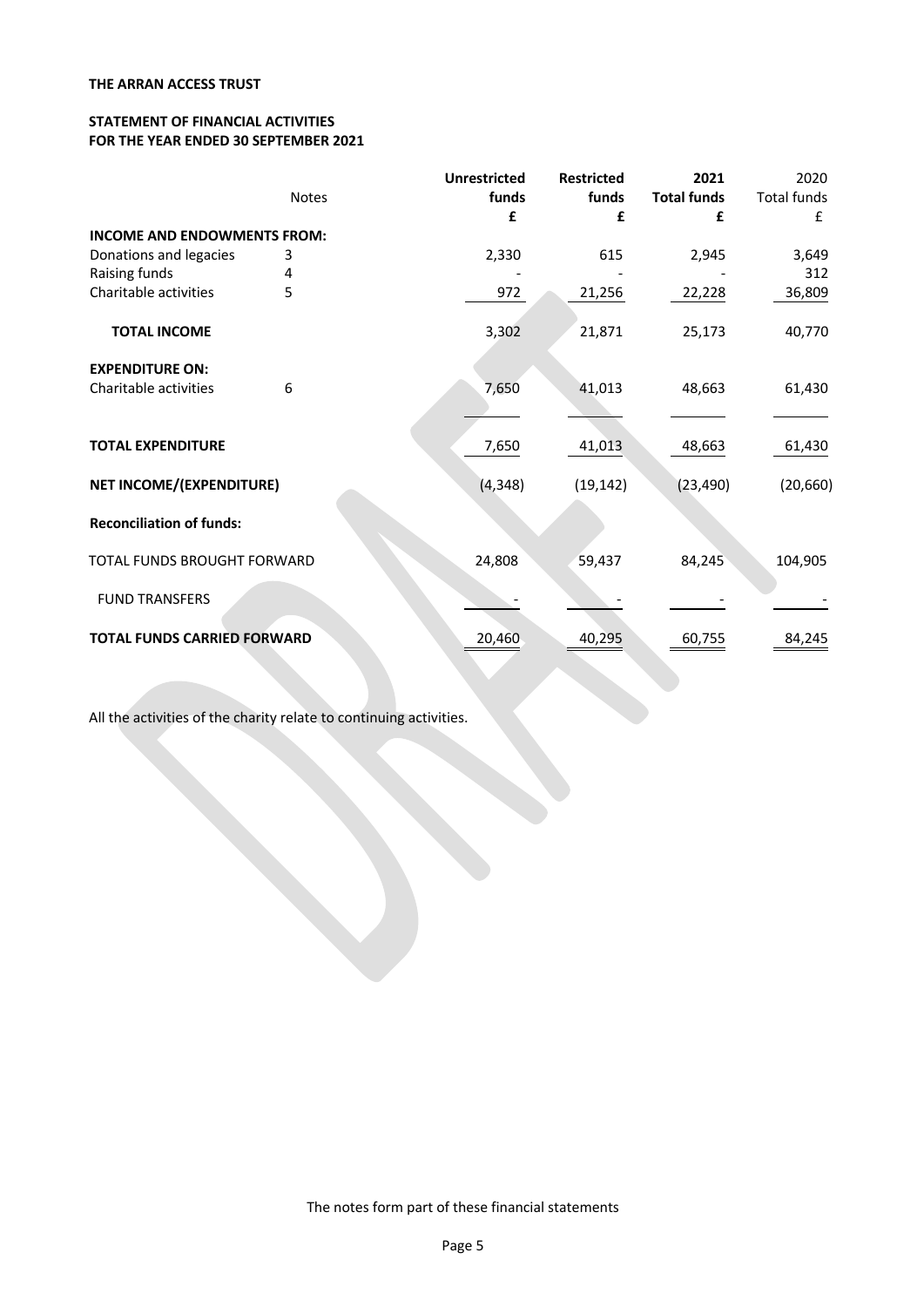### **BALANCE SHEET AT 30 SEPTEMBER 2021**

|                                                            | <b>Notes</b> | 2021<br>£        | 2020<br>£        |
|------------------------------------------------------------|--------------|------------------|------------------|
| <b>FIXED ASSETS</b><br>Tangible assets                     | 9            | 11,197           | 8,877            |
| <b>CURRENT ASSETS</b><br>Debtors                           | $10\,$       |                  |                  |
| Cash at bank and in hand                                   |              | 52,555           | 76,903           |
|                                                            |              | 52,555           | 76,903           |
|                                                            |              |                  |                  |
| <b>CREDITORS</b><br>Amounts falling due within one year 11 |              | (2,997)          | (1, 535)         |
| <b>NET CURRENT ASSETS</b>                                  |              | 49,558           | 75,368           |
| TOTAL ASSETS LESS CURRENT LIABILITIES                      |              | 60,755           | 84,245           |
| <b>NET ASSETS</b>                                          |              | 60,755           | 84,245           |
| <b>FUNDS</b>                                               | 12,13        |                  |                  |
| Unrestricted funds<br><b>Restricted funds</b>              |              | 20,460<br>40,295 | 24,808<br>59,437 |
| <b>TOTAL FUNDS</b>                                         |              | 60,755           | 84,245           |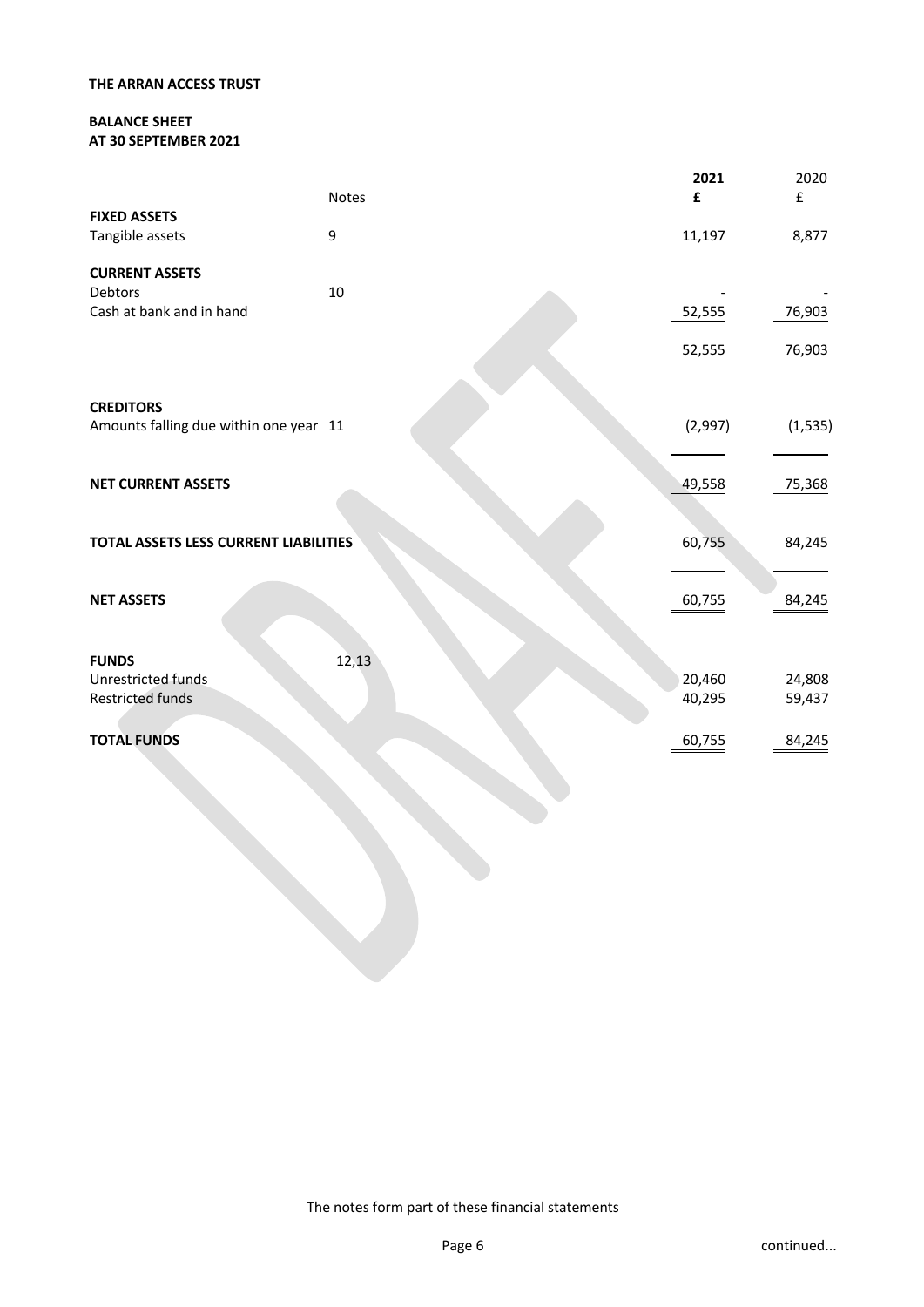### **BALANCE SHEET - CONTINUED AT 30 SEPTEMBER 2021**

The charitable company is entitled to exemption from audit under Section 477 of the Companies Act 2006 relating to small companies for the year ended 30 September 2021.

The members have not required the charitable company to obtain an audit of its financial statements for the year ended 30 September 2019 in accordance with Section 476 of the Companies Act 2006.

The trustees acknowledge their responsibilities for:

- (a) ensuring that the charitable company keeps accounting records that comply with Sections 386 and 387 of the Companies Act 2006 and
- (b) preparing financial statements which give a true and fair view of the state of affairs of the charitable company as at the end of each financial year and of its surplus or deficit for each financial year in accordance with the requirements of Sections 394 and 395 and which otherwise comply with the requirements of the Companies Act 2006 relating to financial statements, so far as applicable to the charitable company.

These financial statements have been prepared in accordance with the special provisions of Part 15 of the Companies Act 2006 relating to small charitable companies.

The financial statements were approved by the Board of Trustees on 22 March 2022 and were signed on its behalf by:

K J Morrison -Trustee

Company number – SC196243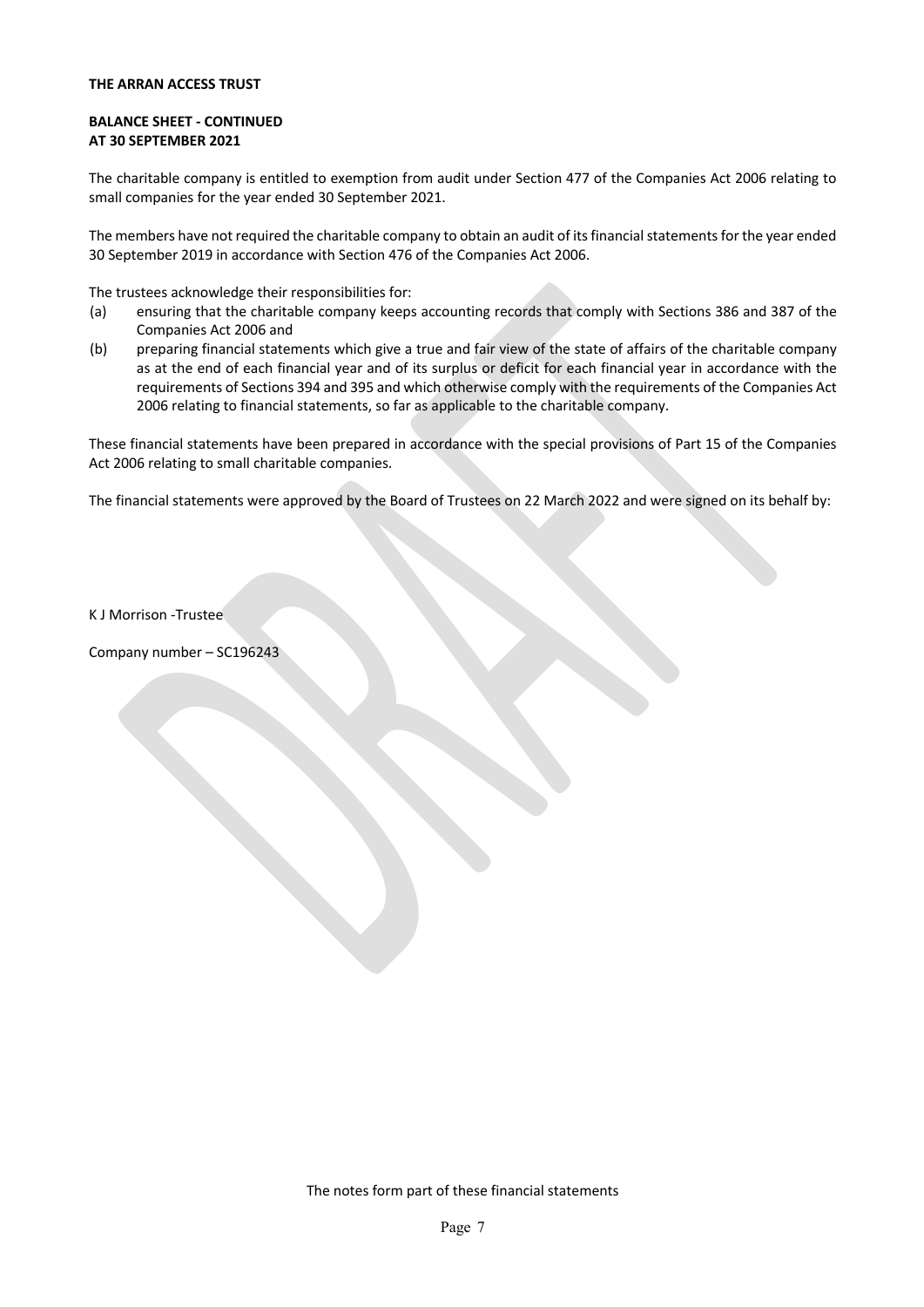### **STATEMENT OF CASH FLOWS FOR THE YEAR ENDED 30 SEPTEMBER 2021**

|                                                                                                                                                                     | 2021<br>£                   | 2021<br>£ | 2020<br>$\mathbf{f}$           | 2020<br>£ |
|---------------------------------------------------------------------------------------------------------------------------------------------------------------------|-----------------------------|-----------|--------------------------------|-----------|
| Cash flows from operating activities<br>Net (expenditure)/ income for the period<br>Depreciation charges<br>Decrease in debtors<br>Increase/(decrease) in creditors | (23, 490)<br>4,527<br>1,462 |           | (20, 660)<br>3,358<br>(1, 462) |           |
| Cash provided by operating activities                                                                                                                               |                             | (17,501)  |                                | (18, 764) |
| Cash flows from investing activities<br>(Purchases)/Sales of fixed assets                                                                                           | (6, 847)                    |           | (3,579)                        |           |
| Cash (used in) investing activities                                                                                                                                 |                             | (6, 847)  |                                | (3, 579)  |
| (Decrease)/Increase in cash and cash equivalents in the year                                                                                                        |                             | (24, 348) |                                | (22, 243) |
| Cash and cash equivalents at the beginning of the year                                                                                                              |                             | 76,903    |                                | 99,246    |
| Total cash and cash equivalents at the end of the year                                                                                                              |                             | 52,555    |                                | 76,903    |
| Cash and cash equivalents comprise:<br>Cash at bank and in hand                                                                                                     |                             | 52,555    |                                | 76,903    |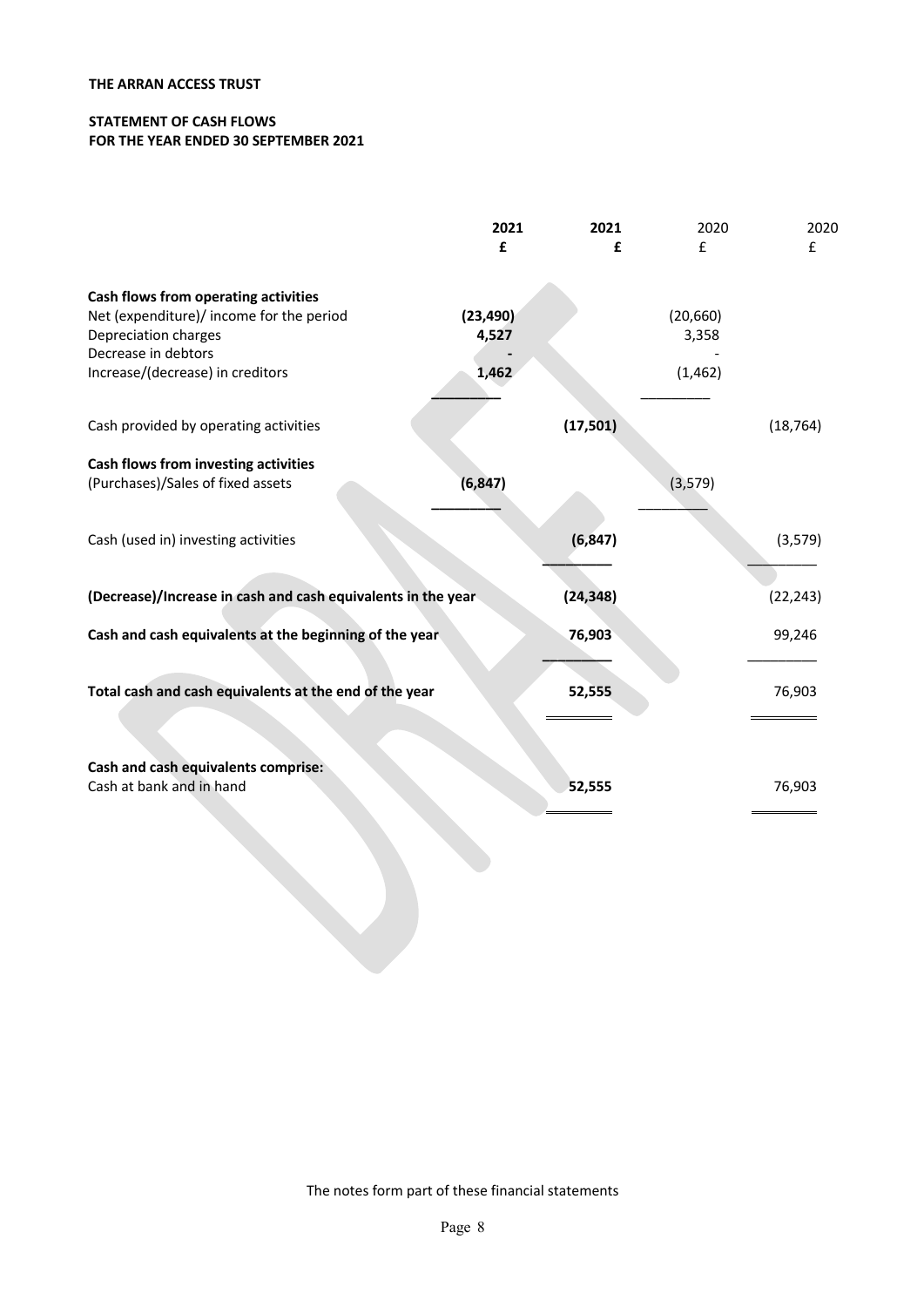### **NOTES TO THE FINANCIAL STATEMENTS FOR THE YEAR ENDED 30 SEPTEMBER 2021**

#### **1. ACCOUNTING POLICIES**

#### **Basis of accounting**

The financial statements have been prepared on a going concern basis in accordance with applicable accounting standards and under the historical cost convention. The charity is a Public Benefit Entity and a company limited by guarantee, incorporated in Scotland with the registered office as noted on page 1. The financial statements are compliant with the charity's constitution, the Companies Act 2006, the Charities and Trustee Investment (Scotland) Act 2005, the Charities Accounts (Scotland) Regulations 2006 (as amended), the Statement of Recommended Practice (SORP) FRS 102 "Accounting and Reporting by Charities" (revised 2015), and in accordance with Financial Reporting Standard 102 (FRS 102).

#### **Income**

Income is recognised when the charity has entitlement to the funds, any performance conditions attached to the item of income have been met, it is probable that the income will be received and the amount can be measured reliably. For donations and legacies this is normally upon receipt; for income from raising funds this is normally when the goods have been sold or the services delivered; and for charitable grant income this is recognised in the year in which the charity is entitled to it. The value of services provided by volunteers has not been included.

#### **Expenditure**

Expenditure is recognised once there is a legal or constructive obligation to make a payment to a third party, it is probable that settlement will be required, and the amount of the obligation can be measured reliably. Expenditure is accounted for on an accruals basis and has been classified under headings that aggregate all cost related to the category. Where costs cannot be directly attributed to particular headings, they have been allocated to activities on a basis consistent with the use of resources. Expenditure on charitable purposes comprises those direct costs incurred by the charity in the fulfilment of its charitable objectives, along with an allocation of overhead support costs required to run the charity. Governance costs are those associated with meeting the constitutional and statutory requirements of the charity and include the independent examiner's fees and costs linked to the strategic management of the charity. As required by Charities SORP (FRS 102) governance costs are included within expenditure on charitable activities.

#### **Tangible fixed assets**

Tangible fixed assets are capitalised at cost. Depreciation is provided at the following annual rates in order to write off each asset over its estimated useful life.

Motor vehicles - 25% on a reducing balance basis Computer equipment - 33% on a straight-line basis

Plant and machinery **Example 25%** on a reducing balance basis

#### **Debtors**

Prepayments are valued at the amount prepaid net of any trade discounts due.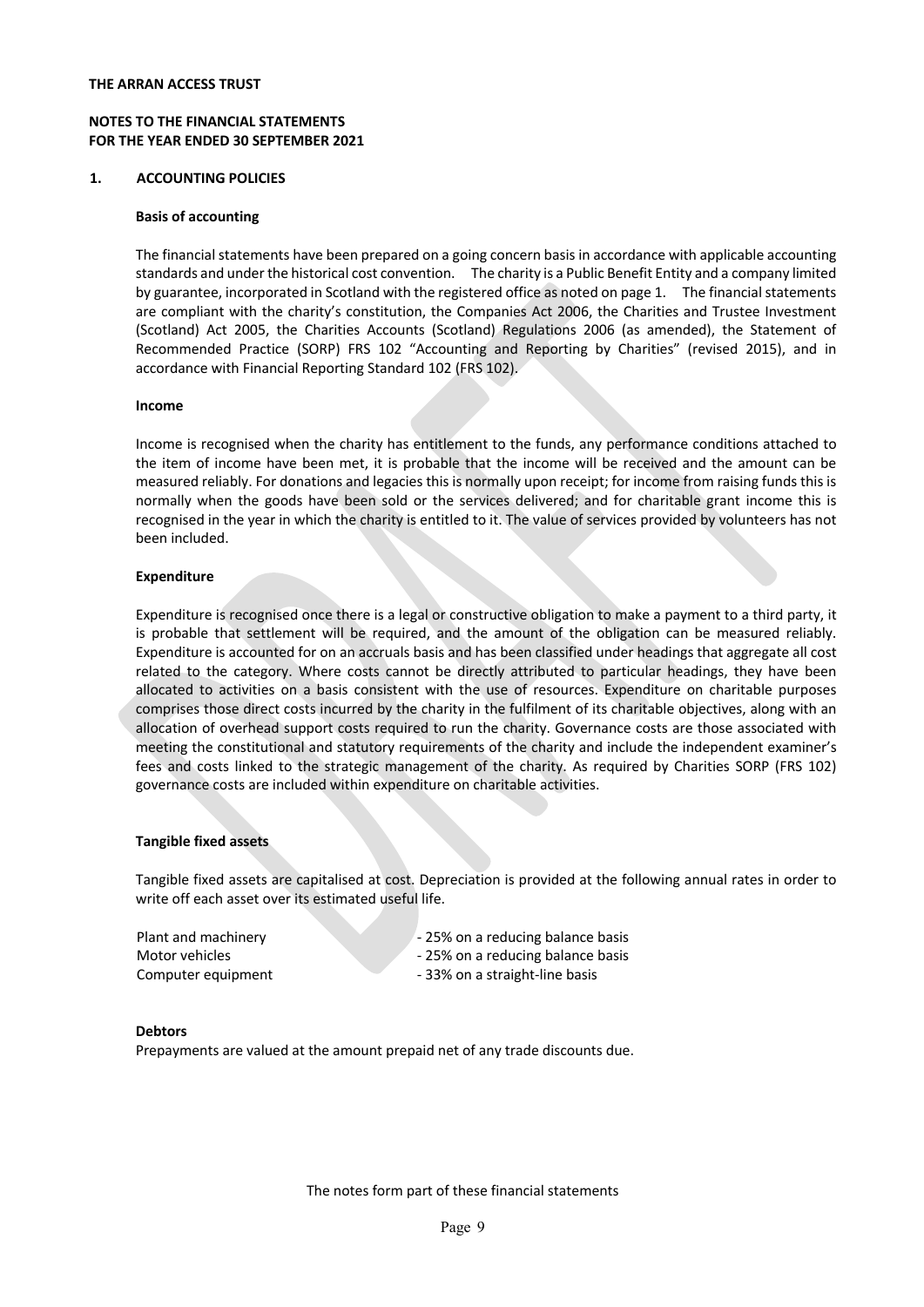### **NOTES TO THE FINANCIAL STATEMENTS - CONTINUED FOR THE YEAR ENDED 30 SEPTEMBER 2021**

### **1. ACCOUNTING POLICIES** *(continued)*

### **Cash**

Cash at bank and in hand includes cash and short term highly liquid investments with a short maturity of three months or less from the date of acquisition or opening of the deposit or similar.

### **Creditors and provisions**

Creditors and provisions are recognised where the charity has a present obligation resulting from a past event that will probably result in a transfer of funds to a third party and the amount due to settle the obligation can be measured or estimated reliably. Creditors and provisions are normally recognised at their settlement amount after allowing for any trade discounts due.

### **Financial instruments**

The charity only has financial assets and financial liabilities of a kind that qualify as basic financial instruments. Basic financial instruments are initially recognised at transaction value and subsequently measured at their settlement value.

### **Taxation**

The charity is exempt from corporation tax on its charitable activities.

### **Fund accounting**

Unrestricted funds can be used in accordance with the charitable objectives at the discretion of the trustees.

Restricted funds can only be used for particular restricted purposes within the objects of the charity. Restrictions arise when specified by the donor or when funds are raised for particular restricted purposes.

Further explanation of the nature and purpose of each fund is included in the notes to the financial statements.

### **VAT**

The charity is not registered for VAT: therefore, costs are stated inclusive of irrecoverable VAT.

### **2. NET INCOME/(EXPENDITURE)**

Net income is stated after charging/(crediting):

|                             | 2021  | 2020  |
|-----------------------------|-------|-------|
|                             |       |       |
| Depreciation - owned assets | 4.527 | 3,358 |
| Independent examiner's fee  | 1.200 | 1.184 |
|                             |       |       |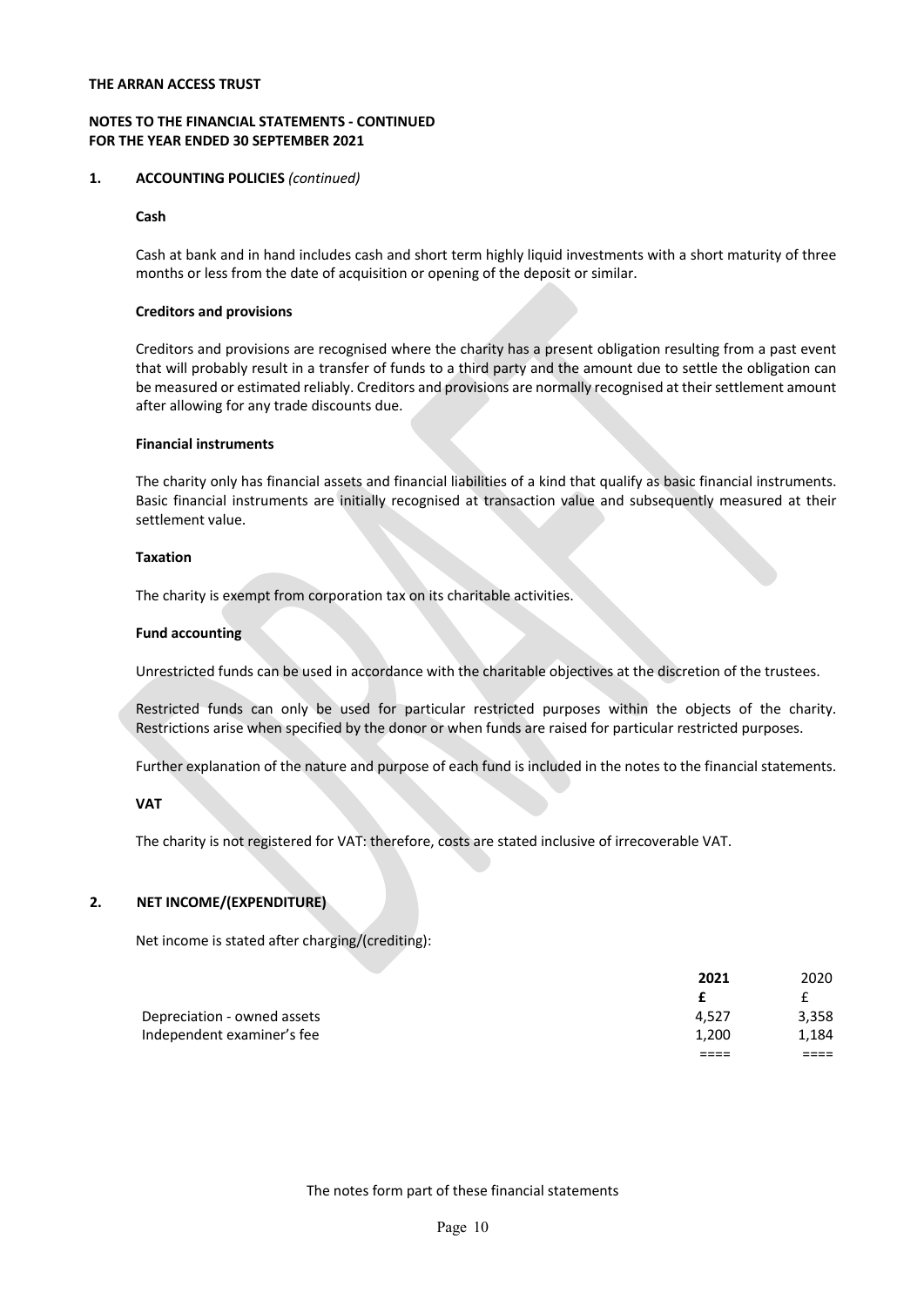### **NOTES TO THE FINANCIAL STATEMENTS - CONTINUED FOR THE YEAR ENDED 30 SEPTEMBER 2021**

#### **3. DONATIONS AND LEGACIES**

|               | <b>Unrestricted</b> | <b>Restricted</b> | 2021         | 2020  |
|---------------|---------------------|-------------------|--------------|-------|
|               | <b>Funds</b>        | <b>Funds</b>      | <b>Total</b> | Total |
|               | £                   | £                 | £            | £     |
| Donations     | 1,194               | 615               | 1,809        | 2,493 |
| Subscriptions | 1,136               | ٠                 | 1,136        | 1,156 |
|               |                     |                   |              |       |
|               | 2,330               | 615               | 2.945        | 3,649 |
|               |                     |                   |              |       |

2020 comprised £3,067 of unrestricted donations, grants and subs and £582 of restricted donations and subs.

### **4. RAISING FUNDS**

|    |                                             |                     |              | Restricted        | Restricted |
|----|---------------------------------------------|---------------------|--------------|-------------------|------------|
|    |                                             |                     |              | 2021              | 2020       |
|    |                                             |                     |              | <b>Total</b>      | Total      |
|    |                                             |                     |              | £                 | £          |
|    | Sale of leaflets                            |                     |              |                   | 312        |
|    |                                             |                     |              |                   |            |
|    |                                             |                     |              |                   | 312        |
|    |                                             |                     |              |                   | ====       |
| 5. | <b>CHARITABLE ACTIVITIES</b>                |                     |              |                   |            |
|    |                                             |                     |              | <b>Restricted</b> | Restricted |
|    |                                             |                     |              | 2021              | 2020       |
|    |                                             |                     |              | <b>Total</b>      | Total      |
|    |                                             |                     |              | £                 | £          |
|    | <b>Grants from</b>                          |                     |              |                   |            |
|    | <b>Coastal Communities Fund</b>             |                     |              |                   | 31,801     |
|    | NatureScot                                  |                     |              | 21,256            |            |
|    |                                             |                     |              |                   |            |
|    |                                             |                     |              | 21,256            | 31,801     |
|    |                                             |                     |              | =======           | =======    |
| 6. | <b>EXPENDITURE ON CHARITABLE ACTIVITIES</b> |                     |              |                   |            |
|    |                                             | <b>Unrestricted</b> | Restricted   | 2021              | 2020       |
|    |                                             | <b>Funds</b>        | <b>Funds</b> | <b>Total</b>      | Total      |
|    |                                             | £                   | £            | £                 | £          |
|    | Direct project costs                        |                     | 13,677       | 13,677            | 38,384     |
|    | Wages & salaries (note 7)                   |                     | 26,143       | 26,143            | 9,656      |
|    | Support costs (note 8)                      | 7,650               | 1,193        | 8,843             | 13,390     |
|    |                                             | 7,650               | 41,013       | 48,663            | 61,430     |
|    |                                             |                     | =======      |                   | =======    |

2020 costs comprise £12,197 of unrestricted costs and £49,233 of restricted costs.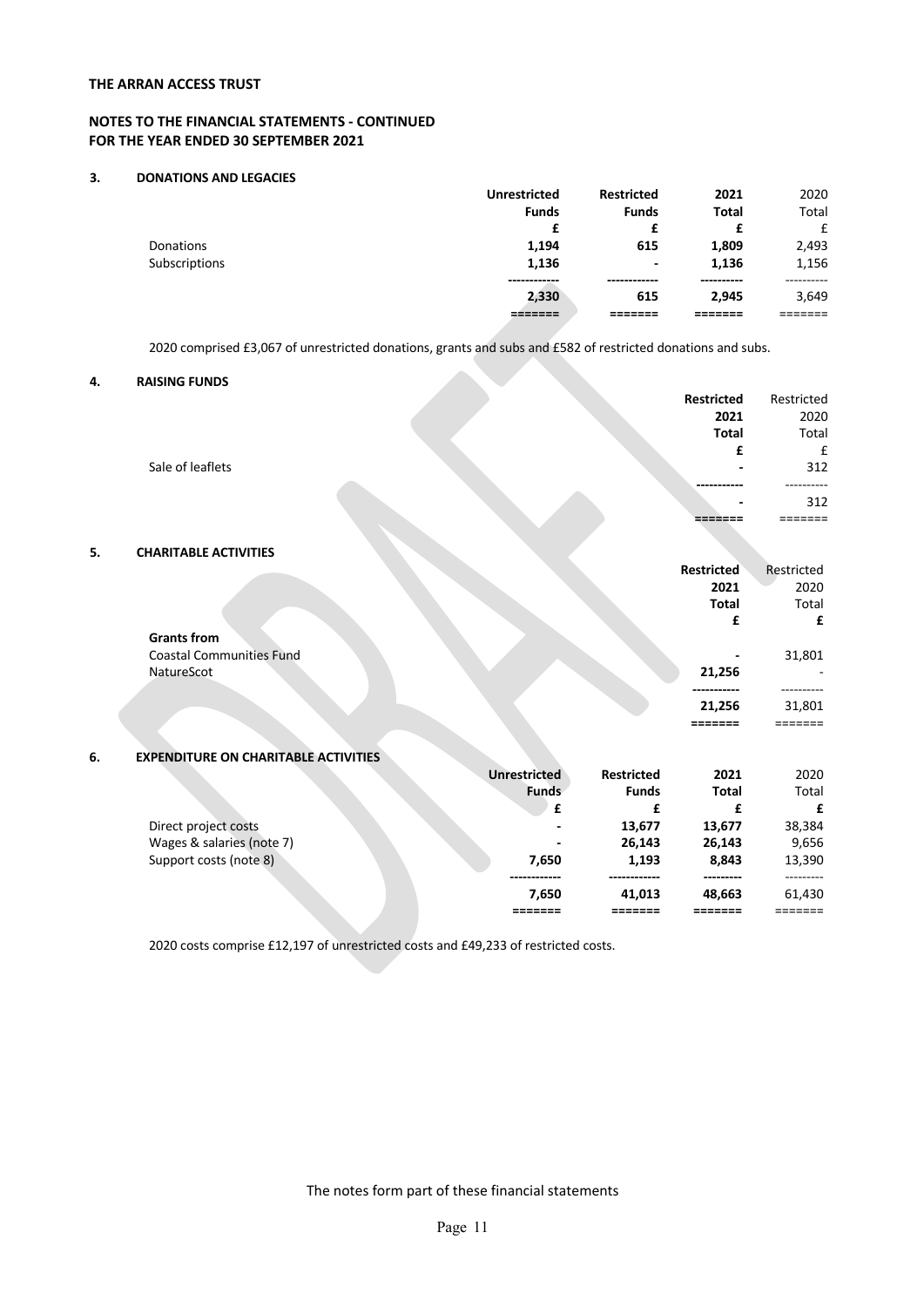### **NOTES TO THE FINANCIAL STATEMENTS - CONTINUED FOR THE YEAR ENDED 30 SEPTEMBER 2021**

#### **7. STAFF COSTS AND TRUSTEES' REMUNERATION**

|                                                                         | 2021<br>£ | 2020<br>£ |
|-------------------------------------------------------------------------|-----------|-----------|
| Wages and salaries                                                      | 26,143    | 9,656     |
| Social security costs                                                   |           |           |
|                                                                         | 26,143    | 9,656     |
| The average monthly number of employees during the year was as follows: |           |           |
|                                                                         | 2021      | 2020      |
| Full-time                                                               |           |           |
| Part-time                                                               |           |           |
|                                                                         |           |           |

No employees received emoluments in excess of £60,000.

The Trustees are considered to be key management and are not remunerated.

There were no trustees' remuneration or other benefits for the year ended 30 September 2021 nor for the year ended 30 September 2020.

#### **Trustees' expenses**

There were no trustees' expenses paid for the year ended 30 September 2021 nor for the year ended 30 September 2020.

### **8. SUPPORT COSTS**

|                           | <b>Unrestricted</b> | Restricted   | 2021         | 2020   |
|---------------------------|---------------------|--------------|--------------|--------|
|                           | <b>Funds</b>        | <b>Funds</b> | <b>Total</b> | Total  |
|                           | £                   | £            | £            | £      |
| Postage and stationery    | 455                 |              | 455          | 348    |
| <b>Sundries</b>           | 193                 |              | 193          | 95     |
| Small works               | 1,890               |              | 1,890        | 8,405  |
| Insurance                 | 578                 |              | 578          | -      |
| Depreciation              | 3,334               | 1,193        | 4,527        | 3,358  |
| Governance costs          | 1,200               |              | 1,200        | 1,184  |
|                           | 7,650               | 1,193        | 8,843        | 13,390 |
|                           |                     |              |              |        |
| Governance costs comprise |                     |              |              |        |
| Accountancy               | 1,200               |              | 1,200        | 1,184  |
| Legal fees                |                     |              |              |        |
|                           | 1,200               |              | 1,200        | 1,184  |
|                           |                     |              |              |        |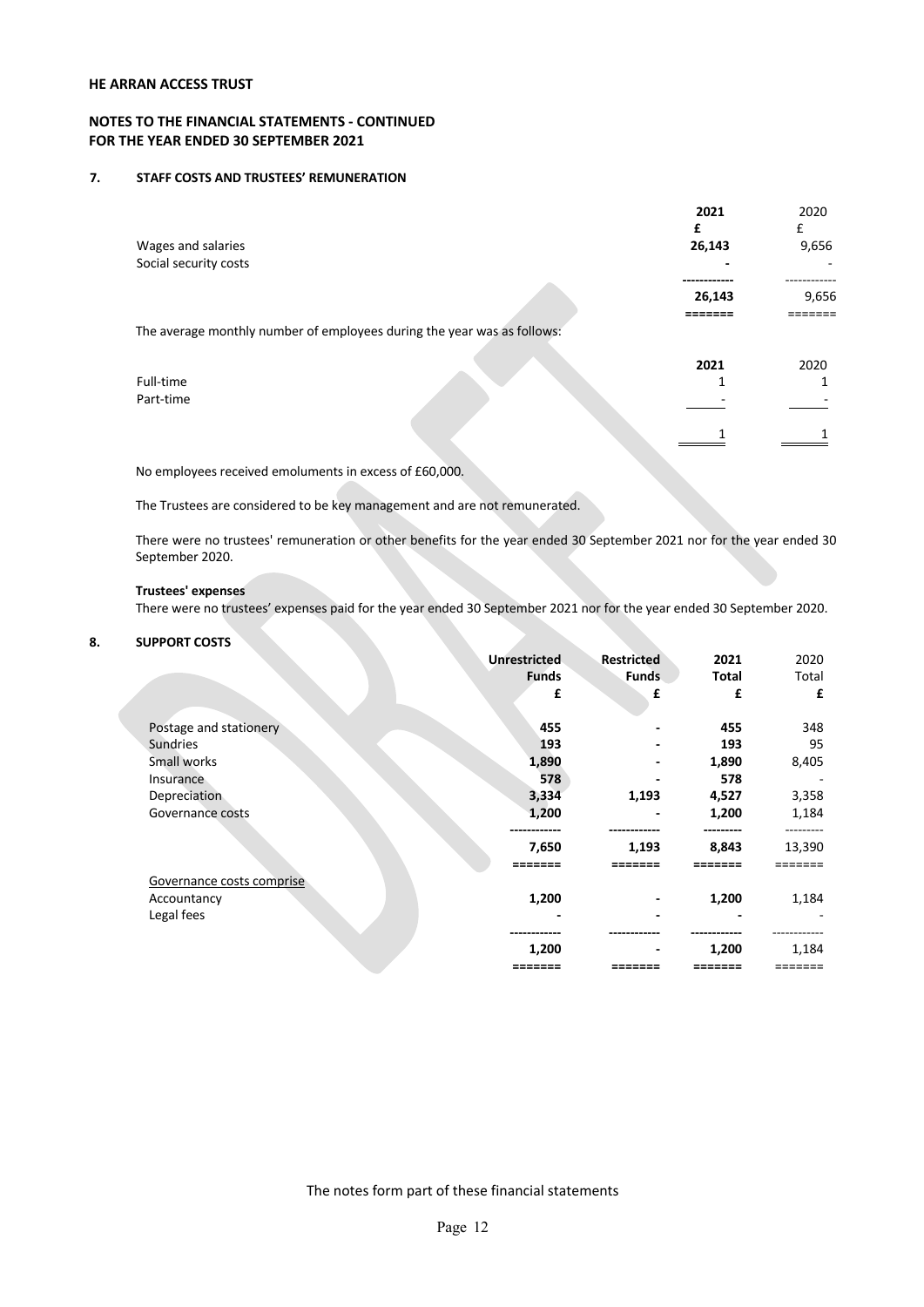### **NOTES TO THE FINANCIAL STATEMENTS - CONTINUED FOR THE YEAR ENDED 30 SEPTEMBER 2021**

### **9. TANGIBLE FIXED ASSETS**

|     |                                              | <b>Motor Vehicles</b><br>£ | Plant &<br>Equipment<br>£ | Computer<br>Equipment<br>£ | <b>Total</b><br>£ |
|-----|----------------------------------------------|----------------------------|---------------------------|----------------------------|-------------------|
|     | <b>COST</b>                                  |                            |                           |                            |                   |
|     | At 1 October 2020                            | 15,000                     | 1,054                     | 3,579                      | 19,633            |
|     | <b>Additions</b>                             |                            | 6,847                     |                            | 6,847             |
|     | Disposals                                    |                            |                           |                            |                   |
|     | At 30 September 2021                         | 15,000                     | 7,901                     | 3,579                      | 26,480            |
|     | <b>DEPRECIATION</b>                          |                            |                           |                            |                   |
|     | At 1 October 2020                            | 8,672                      | 891                       | 1,193                      | 10,756            |
|     | Charge for year                              | 1,582                      | 1,752                     | 1,193                      | 4,527             |
|     | Eliminated on disposal                       |                            |                           |                            |                   |
|     | At 30 September 2021                         | 10,254                     | 2,643                     | 2,386                      | 15,283            |
|     | <b>NET BOOK VALUE</b>                        |                            |                           |                            |                   |
|     | At 30 September 2021                         | 4,746                      | 5,258                     | 1,193                      | 11,197            |
|     | At 30 September 2020                         | 6,328                      | 163                       | 2,386                      | 8,877             |
| 10. | DEBTORS: AMOUNTS FALLING DUE WITHIN ONE YEAR |                            |                           |                            |                   |
|     |                                              |                            |                           | 2021                       | 2020              |
|     | Prepayments and accrued income               |                            |                           | £                          | £                 |
|     |                                              |                            |                           |                            |                   |
|     |                                              |                            |                           |                            |                   |
|     |                                              |                            |                           |                            |                   |

# **11. CREDITORS: AMOUNTS FALLING DUE WITHIN ONE YEAR**

|                              | 2021  | 2020  |
|------------------------------|-------|-------|
|                              |       |       |
| PAYE                         | 1,797 | 365   |
| Accruals and deferred income | 1,200 | 1,170 |
|                              |       |       |
|                              | 2,997 | 1,535 |